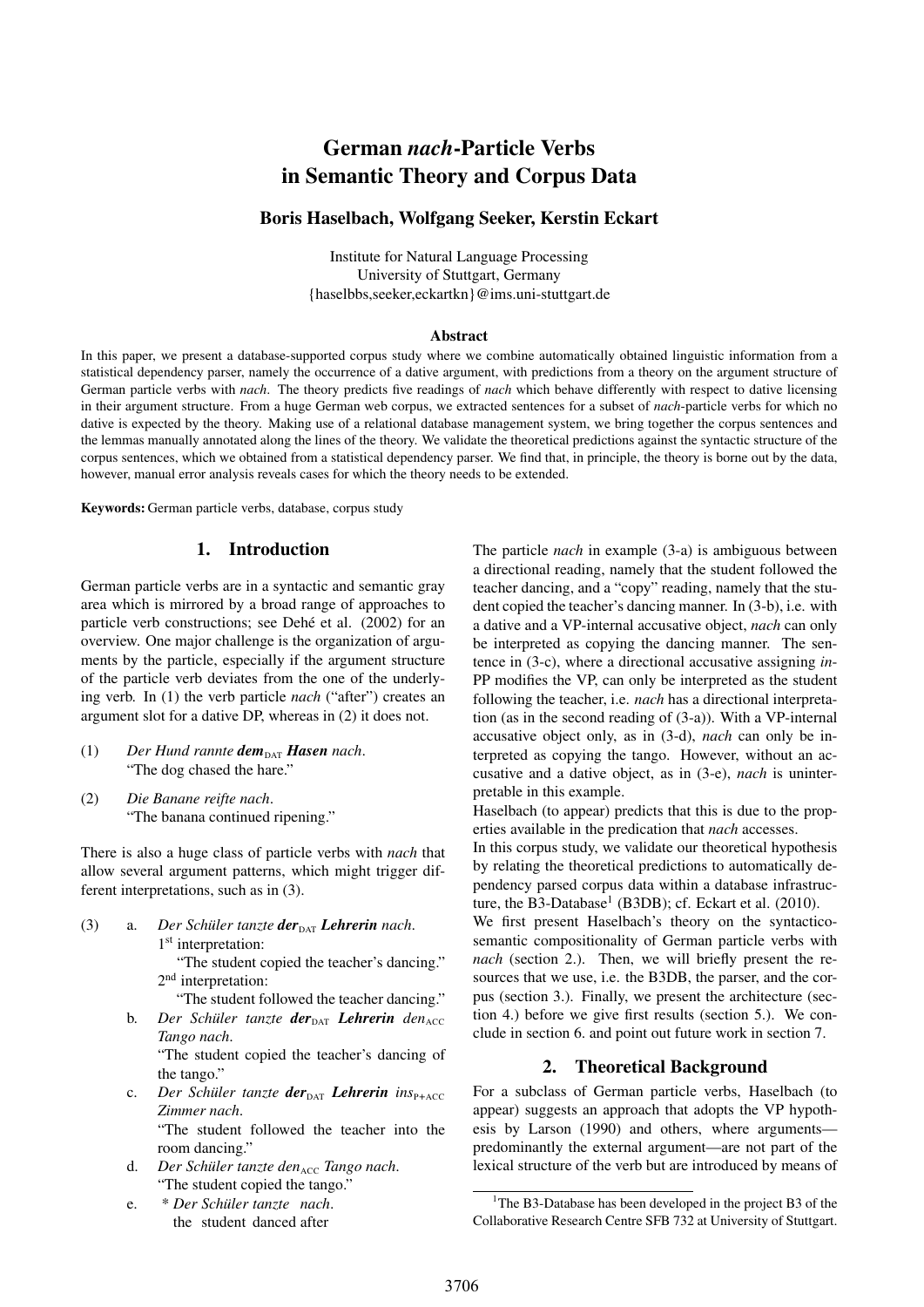a light verb on top of VP (e.g. Kratzer, 1996). Haselbach's approach is akin, on the one hand, to the syntactic analysis of particle verbs by Nicol (2002) introducing (English) particles as realizations of a light verb on top of VP, and, on the other hand, to a high applicative (e.g. Pylkkänen, 2000), as it equally establishes a relation between an eventuality (contributed by VP) and an individual. *Nach* contributes a complex indirect relation between the eventuality by the VP and the dative argument. It triggers a temporally preceding presupposed eventuality in which the individual from the additional argument participated. The claim then is that if *nach* accesses event properties (e-p) of the VP an additional argument slot for the dative DP is created. However, if *nach* accesses state properties (s-p) available within the VP, e.g. result state properties, no dative DP is licensed as a presupposed state holds for the same individual or for an individual referring to the same concept. Haselbach then claims that the semantically-driven argument realization by the verb particle *nach* is reflected in syntax by virtue of two distinct functional heads in the extended VP-shell: w and x. In Haselbach's approach, based on Distributed Morphology In Haselbach s approach, based on Distributed Morphology<br>(Halle and Marantz, 1993), the root  $\sqrt{$ nach, which is underspecified with respect to its possible readings as for example in (3), may either attach to w accessing event properties in the underlying VP and licensing a dative DP in Spec-wP, or to x accessing state properties and not licensing a dative DP; cf. (4).

(4) a. wP  $DP<sub>DAT</sub>$  w  $VP_{e-n}$  w √ nach w b. xP  $VP_{s-p}$ √ nach x

Next to a core lexical component contributed by  $\sqrt{\text{nach}}$ , Haselbach provides five of presumably more contextual evolvements of *nach* resulting in different interpretations of the particle: (i) copy-direction, (ii) copy-manner, (iii) copyobject, (iv) once-more/restitution and (v) continuation; (i) and (ii) follow pattern (4-a) licensing a dative, while (iii)– (v) follow pattern (4-b) disallowing a dative. The idea is that the interpretation of *nach* evolves in the syntactic configuration depicted in (4) depending on the semantic contribution of the underlying VP. Figure 1 gives an overview of the readings suggested by Haselbach (to appear).

Returning to the example in (3), Haselbach predicts that a dative is licensed by *nach*, if it accesses event properties of the underlying *tanzen*-VP: the manner description as in (3-a)/(3-b) or the motion description and thus the direction of the event as in (3-a)/(3-c). If result-state properties are present in the VP—contributed by the culmination condition of the accusative object (e.g. Kratzer, 2004)—*nach* either accesses the manner description of *tanzen* if the dative is also present as is (3-b), or *nach* accesses the resultstate property of the tango itself if no dative is present, as in (3-d). Note that in both cases, the copy-direction reading is blocked. However, if neither result-state properties (by the accusative object) nor a dative argument are present, the sentence is ungrammatical (3-e).

## 3. Resources

#### 3.1. Database for storing linguistic data

The B3DB (Eckart et al., 2010) has been created to hold different types of data that accumulate in linguistic research, such as (textual) primary data, multiple annotations and metadata about sources and tools that produced the annotations. The data structures themselves are generic, so different data can be stored and queried in a similar way, thereby supporting different dimensions of analysis-handling (vertical as in pipeline architectures, horizontal for analyses of the same level, and temporal for different versions of the same analysis), cf. Eberle et al. (to appear). The database also makes use of a type system such that it is easily extensible regarding new types of data. Structured objects, i.e. annotation layers, are represented as graphs in the database and linkings between annotations can be introduced either on the object level, or on the structured graph level. The B3DB is implemented as a PostgreSQL<sup>2</sup> database and queries are conducted via SQL. Due to the generic data structures information has to be extracted by specifying in detail which types of data to select. This requries the user to have a detailed understanding of the mapping of the annotations to the database structures and may result in expansive queries. The database infrastructure is therefore well suited to support internal workflow processes but does not include an external user perspective such as the ANNIS search and visualization infrastructure (Zeldes et al., 2009).

#### 3.2. Corpus

From an unparsed version of DeWaC (Baroni and Kilgarriff, 2006), we extracted a subset of about 4 M sentences that contain the string "nach". To identify *nach* as a verb particle (as opposed to a preposition), we parsed the subcorpus with Bohnet's statistical parser<sup>3</sup> (Bohnet, 2010) and extracted ca. 280,000 sentences for ca. 1,800 putative *nach*verb lemmas. From this lemma list, we manually selected 246 lemmas that belong to one of the *nach* classes presented above. Verbs that (also) show other *nach* readings, such as the propositional reading of *nach* as in *nachdenken* ("[to] cogitate/think about") were excluded.

### 3.3. Manually annotated lemma list

In parallel, we manually labelled the lemmas of *nach* verbs found in the corpus (cf. section 3.2.) with the possible categories predicted by Haselbach: copy-direction (DIR), copymanner (MAN), copy-object (OBJ), once-more/restitution (OMR), continuation (CONT). DIR and MAN are predicted

 $2$ URL (07.03.2012): http://www.postgresql.org/

 $3$ URL (07.03.2012): http://code.google.com/p/ mate-tools/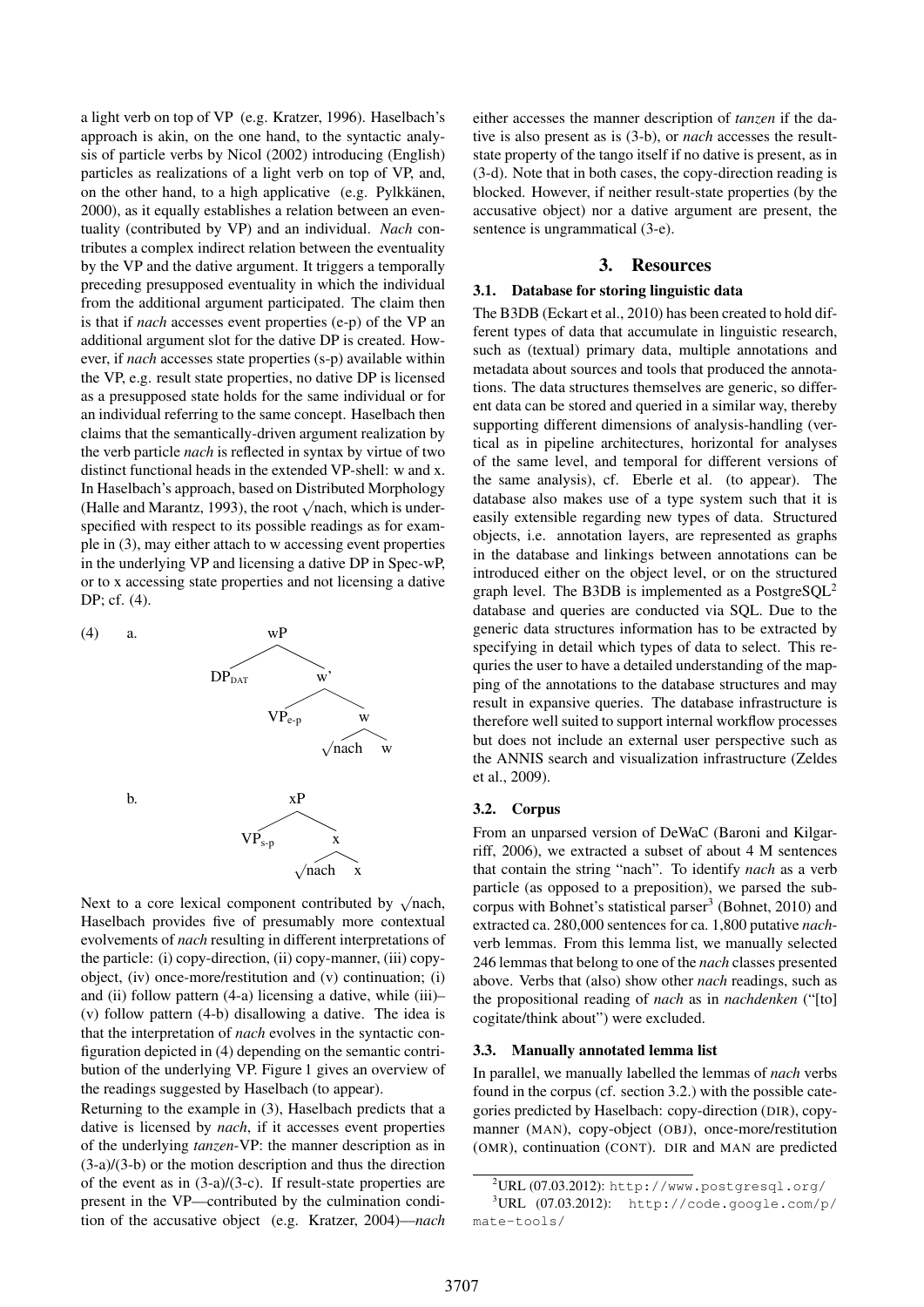

Figure 1: Classification of readings of *nach*

to license a dative object, whereas OBJ, OMR, and CONT do not. Note that verb stems are also allowed to alternate between these classes, as it is for example the case with *tanzen* ("[to] dance") in example (3).

Up to now, we only took the classification of one annotator into account. However, we will enlarge the number of annotators for future analyses. The classification was carried out introspectively along certain criteria for each class. For the class DIR it is necessary for the predicate to express directionality, either as a verb of agentively controlled motion (e.g. unergatives such as *rennen*, "[to] run", or verbs of perception that can be ascribed a direction such as *blicken*, "[to] look"). All verbs that show a manner description, such as *tanzen* ("[to] dance"), *lallen* ("[to] babble"), or *basteln* ("[to] tinker") are labelled with MAN. The label OBJ was assigned to verbs that describe the coming into existence of an individual by an agentively controlled process, e.g. *bauen* ("[to] build") or *kochen* ("[to] cook"). Usually these verbs take with an incremental theme and are thus telic predicates conveying an result state. Verbs expressing an externally caused change of state, such as *füllen* ("[to] fill") or *schärfen* ("[to] sharpen") received the label OMR. The label CONT was assigned to 'anticausative' verbs expressing an internally caused change of states, such as *blühen* ("[to] blossom"), or to verbs expressing an 'internally caused' process such as *brummen* ("[to] buzz" in the context of a broken fan of a computer) or *fließen* ("[to] flow").

## 4. Architecture

For each sentence, we store the dependency syntactic analysis by produced by Bohnet's statistical parser in the B3DB. We define syntactic features that can be identified by the parser, such as the occurrence of a dative object subcategorized by the verb under consideration. The feature [+/–

DAT] is then automatically annotated to each sentence next to its *nach*-verb lemma and to its parse tree.

By storing and combining manual and automatic analyses in the relational database B3DB, Haselbach's hypotheses can be validated, via database queries, against large amounts of corpus data, cf. Figure 2.

## 5. Results and examples

From the 246 verbs classified according to Haselbach's hypothesis (cf. section 3.2.), 58 verbs are labelled exclusively with OBJ, OMR, CONT, or a combination of these, thus they are predicted to occur only without a dative argument. From these 58 verbs, 38 have a higher frequency than 5 in our corpus and are therefore taken into account (Evert, 2004, p. 132). Table 1 gives the 38 verbs (1st colum) together with their predicted class(es) according to Haselbach's hypothesis (2nd column) and the actual occurrences in our corpus with (3rd column) and without (4th column) a dependent dative argument.

In the following, we take a closer look at the verbs with more than 5 counterexamples: *nachfüllen* ("[to] refill", 9 counterexamples), *nachgießen* ("[to] refill (by pouring)", 5 counterexamples), *nachhallen* ("[to] resonate", 5 counterexamples), *nachklingen* ("[to] linger/echo", 13 counterexamples), and *nachwachsen* ("[to] grow again", 50 counterexamples). We manually inspected the counterexamples and categorized them in the following way:

- I: the automatic analysis is erroneous  $(\rightarrow$  false negative for Haselbach's hypothesis),
- II: the dative is not triggered by *nach*  $(\rightarrow$  false negative for Haselbach's hypothesis), or
- III: the example is an instance against hypothesis  $(\rightarrow$  true negative for Haselbach's hypothesis).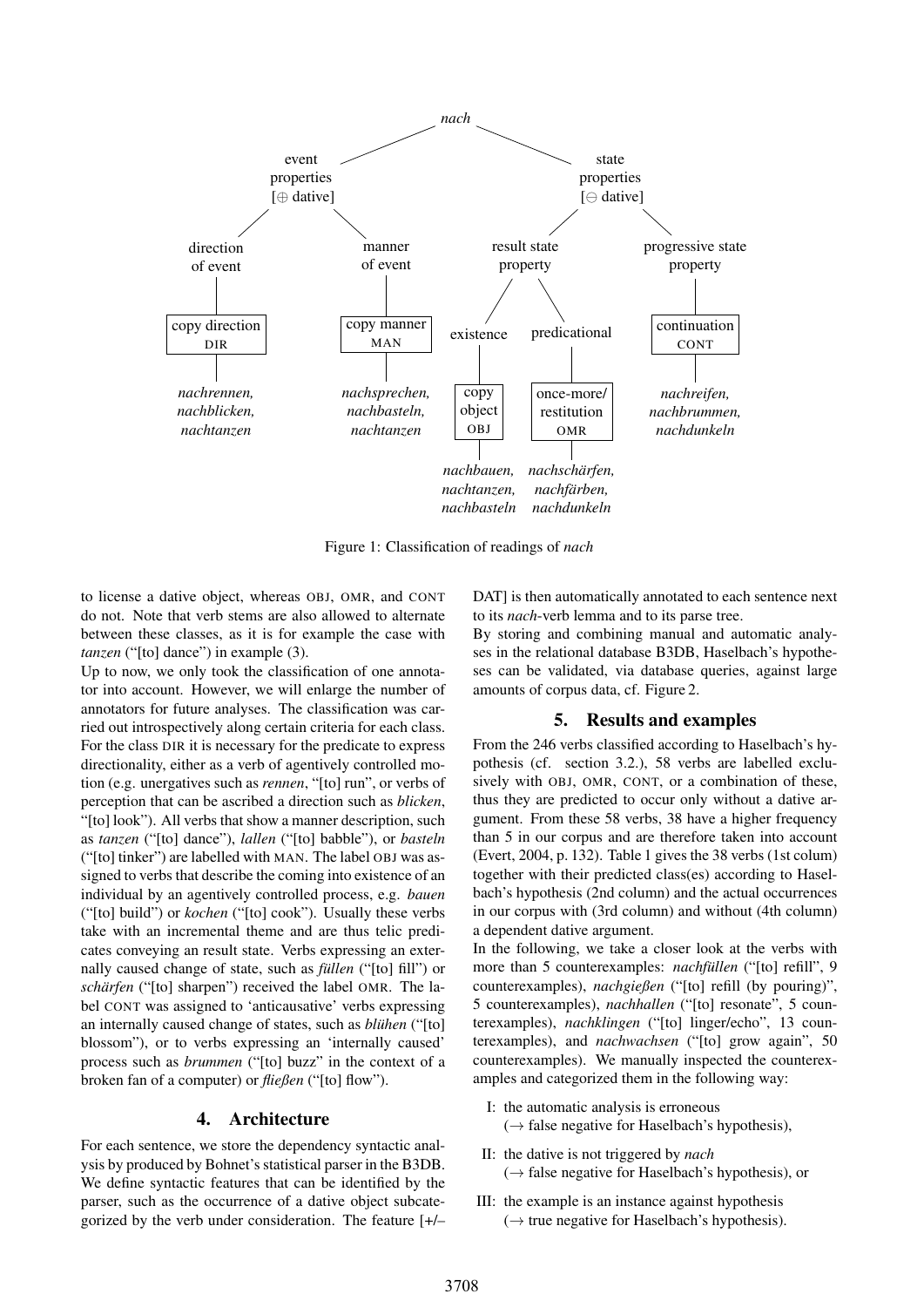

| Lemma           | Prediction | <b>Occurrences</b> |           |
|-----------------|------------|--------------------|-----------|
|                 |            | $[+$ DAT]          | $[-$ DAT] |
| nachbeben       | CONT       | 1                  | 5         |
| nachblühen      | CONT       | $\theta$           | 10        |
| nachbluten      | CONT       | $\overline{0}$     | 16        |
| nachbrechen     | OMR        | $\overline{0}$     | 6         |
| nachbrennen     | OBJ CONT   | 1                  | 13        |
| nachbrüten      | OMR CONT   | $\overline{0}$     | 6         |
| nachcolorieren  | OMR        | $\boldsymbol{0}$   | 8         |
| nachcremen      | OMR        | $\boldsymbol{0}$   | 26        |
| nachdiplomieren | OMR        | $\boldsymbol{0}$   | 6         |
| nachdüngen      | OMR        | $\overline{0}$     | 44        |
| nachdunkeln     | OMR CONT   | $\overline{0}$     | 77        |
| nacheichen      | OMR        | $\overline{0}$     | 8         |
| nachfärben      | OMR CONT   | $\overline{0}$     | 15        |
| nachfertigen    | OBJOMR     | 1                  | 20        |
| nachfetten      | OMR        | $\overline{0}$     | 27        |
| nachfüllen      | OMR        | 9                  | 694       |
| nachgaren       | OMR CONT   | $\overline{0}$     | 9         |
| nachgären       | CONT       | $\overline{0}$     | 26        |
| nachgießen      | OBJOMR     | 5                  | 177       |
| nachhallen      | CONT       | 5                  | 216       |
| nachhärten      | OMR        | $\overline{0}$     | 6         |
| nachimpfen      | OMR        | $\mathbf{1}$       | 36        |
| nachklingen     | CONT       | 13                 | 327       |
| nachlösen       | OMR        | $\overline{0}$     | 29        |
| nachölen        | OMR        | $\boldsymbol{0}$   | 9         |
| nachpflanzen    | OMR        | $\mathbf{1}$       | 63        |
| nachquellen     | CONT       | $\boldsymbol{0}$   | 13        |
| nachreifen      | CONT       | $\boldsymbol{0}$   | 122       |
| nachreinigen    | OMR        | $\boldsymbol{0}$   | 18        |
| nachsalzen      | OMR        | $\overline{0}$     | 30        |
| nachschärfen    | OMR        | $\boldsymbol{0}$   | 60        |
| nachsickern     | CONT       | $\overline{0}$     | 6         |
| nachsortieren   | OMR        | $\overline{c}$     | 32        |
| nachsüßen       | OMR        | $\overline{0}$     | 25        |
| nachwachsen     | CONT       | 50                 | 1,249     |
| nachweißen      | OMR        | $\boldsymbol{0}$   | 20        |
| nachwärzen      | OMR        | $\boldsymbol{0}$   | 201       |
| nachzuckern     | OMR        | $\overline{0}$     | 7         |

Figure 2: Architecture for hypothesis testing

| Lemma                               | Sum |   | Н  | Ш              |  |  |
|-------------------------------------|-----|---|----|----------------|--|--|
| nachfüllen                          | Q   |   | 2  |                |  |  |
| nachgießen                          | 5   | 0 |    |                |  |  |
| nachhallen                          | 5   |   | 2  | 2              |  |  |
| nachklingen                         | 13  | 8 | ∩  | 5              |  |  |
| nachwachsen                         | 50  | 8 | 40 | $\mathfrak{D}$ |  |  |
| $I =$ erroneous automatic analysis, |     |   |    |                |  |  |

II = dative is not licensed by *nach*,  $III = counter example for hypothesis$ 



(5) *Nach 1.000 km mußte ich den ersten Liter*<sup>\*</sup><sub>DAT</sub> *vollsynthetisches Öl nachfüllen, die Kosten wurden über einen Gutschein abgedeckt.*

> "After 1,000 km, I had to refill the first liter of fully synthetic oil; the expenses were reimbursed by means of a voucher."

(6) a. *Zumindest klang es dem Tonfall<sub>DAT</sub> nach\*svP wie eine Standpauke, denn die Drachin zeterte, mit flatternden Flügeln, ziemlich heftig auf den Junior ein.* "At least according to the tone of the dragon

mother's voice, it sounded like roasting, because she addressed her offspring vociferating quite vigorously with clapping wings."

b. *Die internationalen Finanzströme wachsen*  $dem$  *Volumen*<sub>DAT</sub> *nach*\*<sub>SVP</sub> *und berühren auch die Privathaushalte.*

"The international financial flows grow with respect to capacity and also affect private households."

In (5), the noun *Liter* ("liter") belonging to the complex direct object *den ersten Liter vollsynthetisches Öl* ("the first liter of fully synthetic oil") is erroneously analyzed as dative. The examples in (6) show cases where *nach* is erroneously analyzed as a separable verb particle (svp) of the verbs *klingen* ("[to] sound" in example (6-a)) and *wachsen* ("[to] grow", in example (6-b)). In these cases, *nach* is a postposition meaning "according to".

## 5.2. Datives not licensed by *nach*

Datives that are not triggered by *nach* can be for example benefactive (ben) datives such as in (7) and (8). For the verb *nachwachsen*, as in (8), the high number of datives that are not licensed by *nach* is not surprising, as this verb is commonly used with a benefactive dative.

5.1. Erroneous automatic analyses Cases for erroneous automatic analyses might be as in (5)

Table 1: Corpus occurrences of *nach* verbs predicted not to

Table 2 shows the distribution of the apparent counterexamples with respect to above-mentioned categorization.

license a dative argument

and (6).

(7) *Unaufgefordert* **goß ihm**<sub>DAT:ben</sub> der Wirt Wein **nach** *und schaute erwartungsvoll auf den Erzähler, der*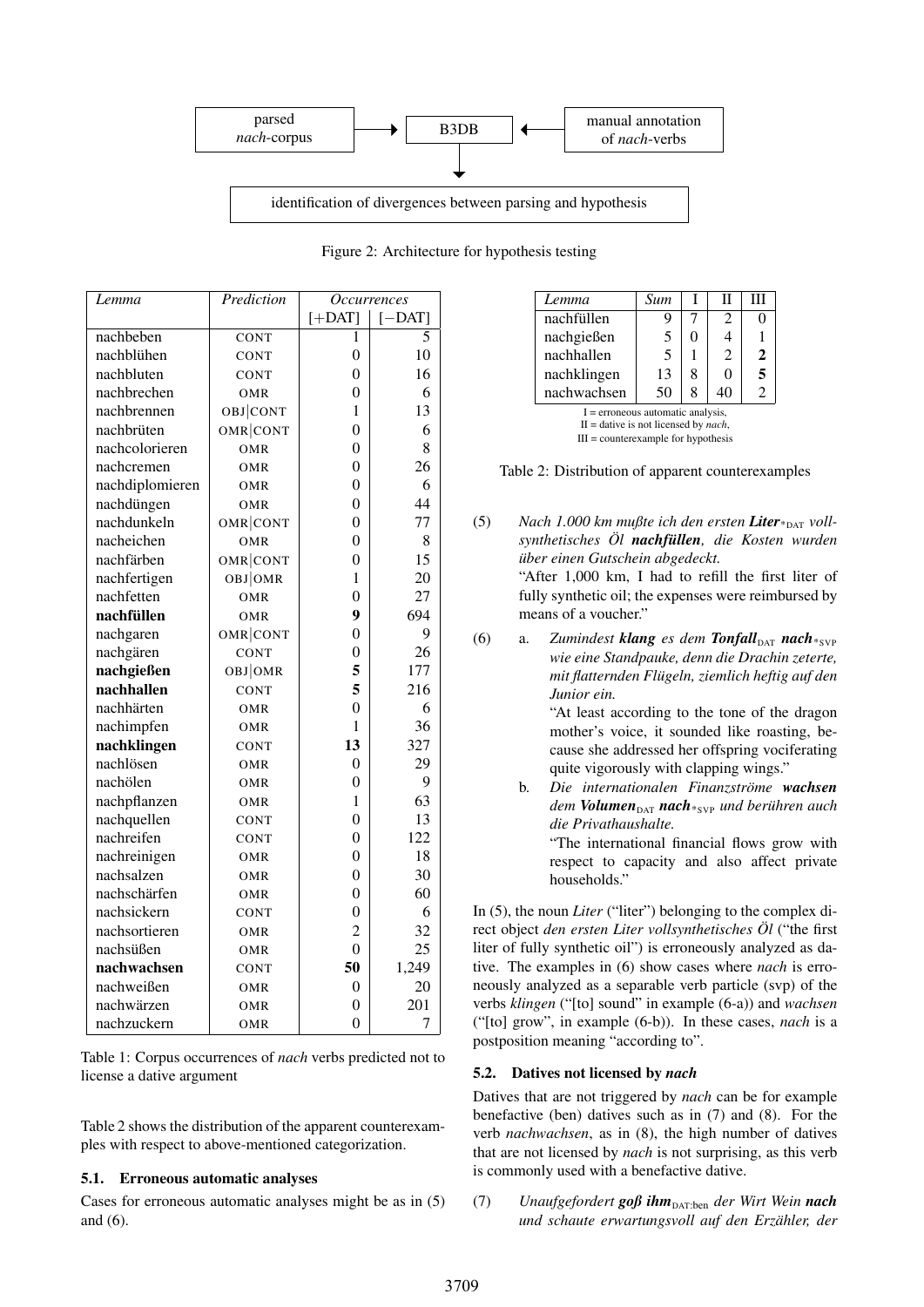*erst weitersprach, als sich der Humpen bis zum Rand gefüllt hatte.*

"Without being asked, the bartender refilled his glass of wine and looked eagerly at the narrator who only continued talking when the glass was full to the brim."

- (8) a. *Denn diesem mexikanischen Salaman* $der<sub>DATA:ben</sub>$  *wachsen verlorene* Gliedmaßen *wieder vollständig nach.* "The limbs of this Mexican salamander grow back completely."
	- b. *Ich danke dem Haargott, dass den Men***schen**<sub>DAT:ben</sub> *immer* wieder die Haare *nachwachsen.*

"I thank the god of hair that humans' hair grows again and again."

## 5.3. Counterexamples for Haselbach's hypothesis?

## 5.3.1. Coercion and poetic style

The passive sentence in (9) gives rise to a figurative interpretation of the verb *gießen* ("[to] pour"), namely that an implicit agent pours hatred and lies in the direction of the individual denoted by the dative pronoun *ihm* ("him"). Additionally, the interpretation of *nach* entails that the individual in the direction of whom the bad things are poured undergoes movement, which is predicted by Haselbach. We consider this instance of the verb *gießen* as being coerced to a directional reading and thus compatible with a DIRreading of *nach*. However, this usage of *nachgießen* appears to us as poetic style.

(9) *Haß und Lügen werden ihm*<sub>DAT</sub> *nachgegossen.* fig.: "Hatred and lies were poured after him."

Within the *nachwachsen*-examples, we also find two instances of datives not denoting the benefactive relation present in example (8). The examples in (10) and (11) are cases where the authors interpret *wachsen* ("[to] grow") as an agentively controllable activity that has a certain manner, as in (10), or that can be steered in a certain direction which is provided by *nach* and the dative argument. However, we consider these interpretations as quirky.

(10) *Sie braucht nicht viel Regen, aber starke Wärme; anfangs hat sie ein sehr zartes Blatt, aber sie wächst dem Weizen*<sub>DAT</sub> *nach und macht sich zuletzt sehr stark.*

> "It doesn't need much rain, but strong heat; in the beginning, it has tender leaves but it grows like wheat and becomes strong in the end."

(11) *Die Wurzeln wachsen dem Wasser*<sub>DAT</sub> *nach, und der Rasen bildet so einen tieferreichendes Wurzelwerk; wird resistenter gegen Trockenheit.* "The roots grow towards the water and thus the lawn develops deep roots; it gets more droughtresistant."

## 5.3.2. Refinement for Haselbach's hypothesis

However, we also find cases that provide useful data for a refinement of Haselbach's hypothesis. The examples (12)– (17) show unpredicted usages of the sound existence verbs (Levin, 1993, pp. 252–253) *hallen* ("[to] echo") and *klingen* ("[to] sound") in combination with the particle *nach*.

- (12) *Meine Klamotten flogen hinter mir her und mit ihnen tausend üble Verwünschungen, die mir höhnisch durchs Treppenhaus nachhallten.* "My cloths were thrown after me and with them thousands of curses that followed me derisively through the stairway."
- (13) Seine Schmerzensschreie **hallten mir**<sub>DAT</sub> **nach**. fig.: "His screams of agony pursued me."
- (14) *Ich blicke dich an, der Text klingt mir*<sub>DAT</sub> *nach* ... fig.: "I look at you, the text resonates  $\frac{?}{%}$  within/ $\frac{?}{*}$  after/ $\frac{?}{*}$ ... me."
- (15) *Als er mit den Bratschen haderte, sprang der Stein fort, spritzte über den Weg, die Zinken klangen ihm*<sub>DAT</sub> *nach wie Stimmgabeln.* fig.: "When he quarreled with the violas, the stone jumped away, spurted across the way, (and) the cornetti sounded after him like tuning forks."
- (16) *Ihr Begeisterungsjubel* **klingt uns**<sub>DAT</sub> *bis in die Kabine nach.* fig.: "Their cheering followed us into the locker room."
- (17) Aus beiden Gemeinden **klingt ihm**<sub>DAT</sub> Gutes **nach**. "He was appreciated in both congregations."

These cases clearly show that the verbs *hallen* and *klingen* (both non-agentive) can be interpreted as directional in German. Thus, it seems that directionality is a hard constraint for the DIR-reading of *nach*, whereas the agentivity constraint for the DIR-reading can be rejected for this interpretation of *nach*, which is against the prediction by Haselbach.

Another unpredicted instance of *nachklingen* is found in example (18).

(18) *Gedoppelt wird der Orchesterklang durch eine Elektronik, welche sich direkt aus dem Instrumentalklang entwickelt und als mehrminütiges*  $Echo$  *dem schattenhaften OrchesterspielDAT nachklingt.*

> "The sound of the orchestra is doubled by electronic means that evolve directly from the sound of the instruments and the sound lasts longer than the hazy playing of the orchestra, like an echo that lasts for several minutes."

Here, *nachklingen* plus dative might be interpreted as "sounding longer than something". However, we consider this usage of *nachklingen* as exceptional.

# 6. Conclusions

In this paper, we presented a corpus study, where we validated Haselbach's hypothesis on German *nach*-particle verbs against automatically dependency parsed corpus data. It has turned out that, in principle, the theory makes correct predictions, however needs some refinements for the category of sound existence verbs, on top of those which we have yet to take into account.